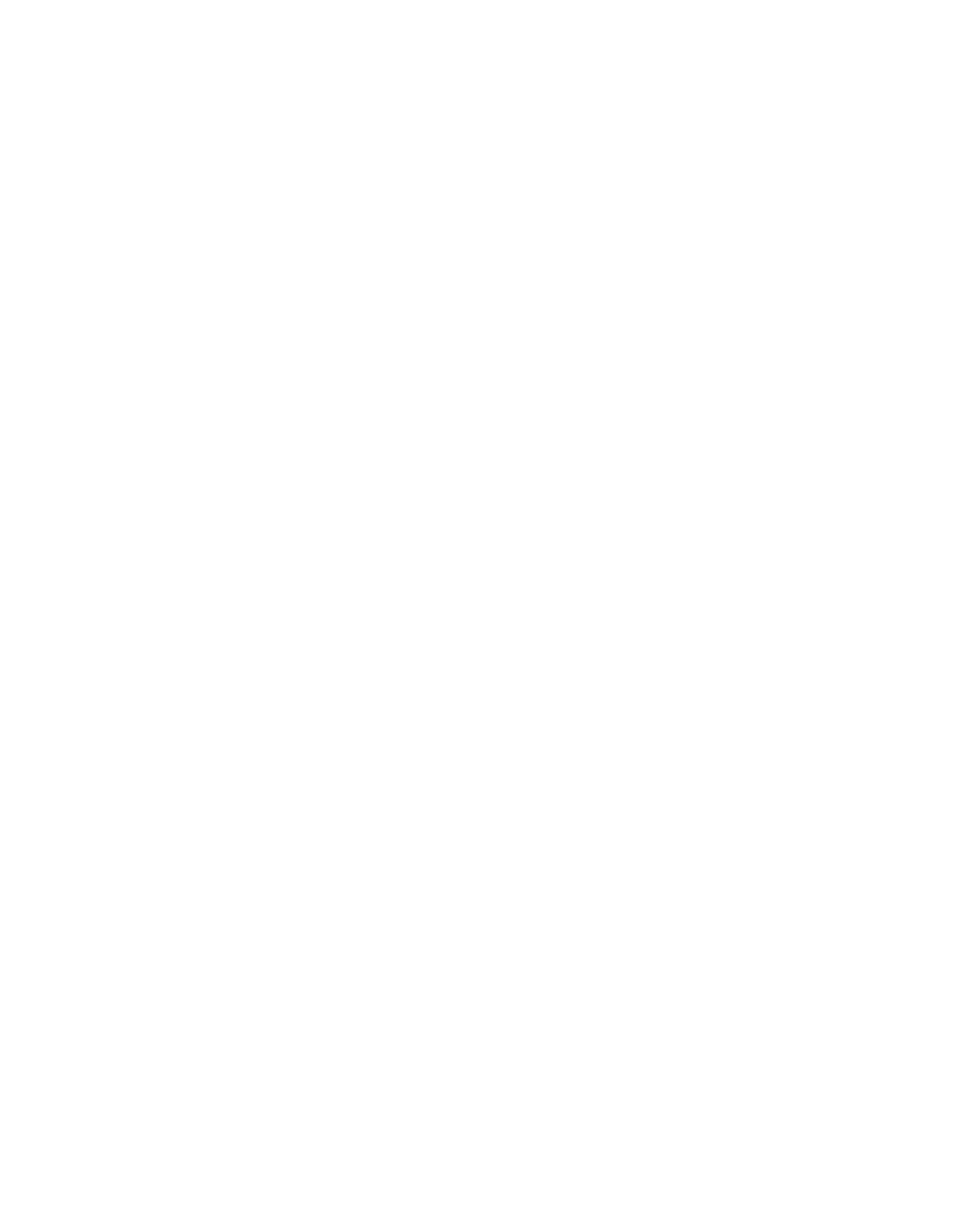## **Proposed California High-Speed Train Project Noise and Vibration Mitigation Guidelines**

# **1.0 Purpose**

The California High-Speed Rail Authority (Authority) and Federal Railroad Administration (FRA) conducted a noise and vibration impact analysis consistent with FRA methods for the proposed California High-Speed Train (HST) System. Adverse noise impacts and vibration impacts are anticipated in several areas along the alternatives. To reduce these potential impacts, mitigation measures such as constructing sound barriers or insulating affected buildings could be implemented. To the extent that mitigation measures are feasible and reasonable, they may be applied at the source, along the alignment, or at the receiving building. Criteria for implementing noise mitigation include balancing effectiveness, physical feasibility, cost, and density and proximity of sensitive receptors.

This memorandum presents the Authority's noise and vibration mitigation guidelines and incorporates by reference the guidelines, definitions, and technical manuals recognized by FRA as being consistent with FRA noise and vibration mitigation requirements. The guidelines are subject to revision.

# **2.0 Regulatory Requirements**

The National Environmental Policy Act (NEPA) and California Environmental Quality Act (CEQA) establish a mandate for federal and state agencies to incorporate environmental protection and enhancement measures into their proposed programs and projects. The FRA encourages noise abatement for HST projects where severe noise impacts are identified by using the methods in the FRA guidance manual (FRA 2005). The guidance manual includes noise criteria and guidelines to determine the need for mitigation. Noise criteria are stated in terms of outdoor exposure to project-related noise compared with existing noise levels. The manual defines three levels of impact: (1) No Impact, (2) Moderate Impact, and (3) Severe Impact. Project-related noise in the No Impact range is not likely annoying and is considered acceptable by FRA without mitigation. Moderate Impact means project-related noise would be noticeable and may result in some complaints from affected sites, but that impacts are not considered significant under CEQA and mitigation would not be required. Project-related noise in the Severe Impact range represents the most compelling need for mitigation and indicates a high level of annoyance from project noise at affected sites; these impacts are considered to be significant in the context of NEPA, Section 106 of the National Historic Preservation Act, and CEQA.

# **3.0 Noise Mitigation Guidelines**

In general, feasible and effective noise mitigation is required when severe or significant impacts are identified. Mitigation guidelines for the three impact categories identified by FRA are as follows:

- No Impact: No mitigation required.
- Moderate Impact: Mitigation not required but may be considered at the discretion of the Authority.
- Severe Impact: Consideration of feasible and effective mitigation is required if impacts cannot be avoided. The Authority will take steps to reduce noise substantially through mitigation measures that are reasonable, physically feasible, practical, and cost-effective.

Potential noise impact is assessed and mitigation will be considered for undeveloped lands where sensitive receptors will be if there is substantial physical progress (e.g., laying the building foundation) toward the construction of the property by the time the notice of intent of the project has been issued.

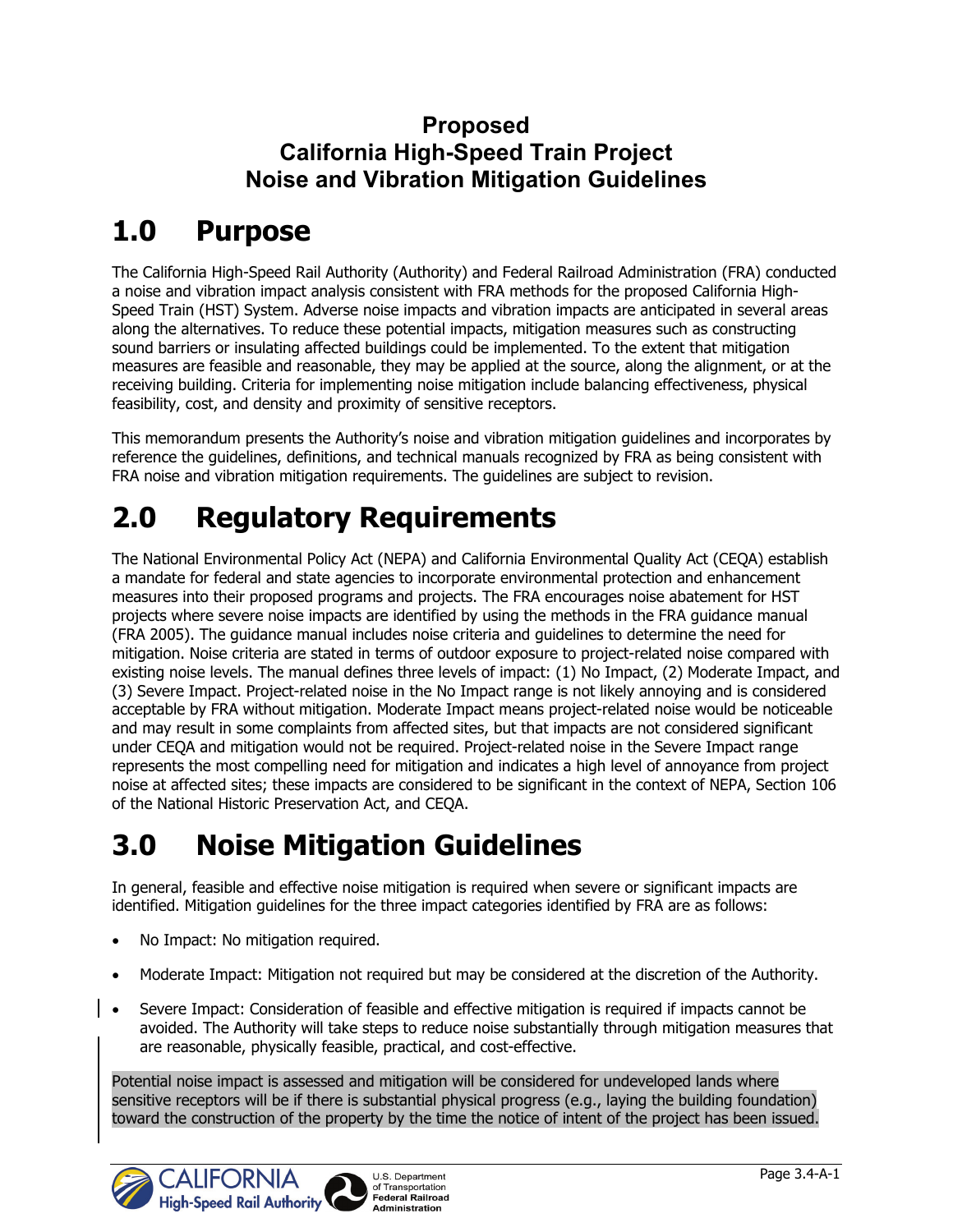### **3.1 Mitigation of Severe Noise Impacts**

The Authority has examined different mitigation measures to avoid, minimize, or mitigate severe noise impacts. If severe noise impacts cannot be avoided through project design changes, then the Authority will take steps to reduce severe noise substantially through mitigation measures that are reasonable, physically feasible, practical, and cost-effective.

The following criteria will be used for evaluating the reasonableness of any particular potential noise barrier as mitigation for severe noise impacts:

- Project noise-related increase over existing noise levels.
- Number of noise sensitive sites affected. Generally, at least 10 sites would have to be affected to justify a sound barrier.
- Sound barriers less than 800 feet long generally should not be considered.
- Barrier heights above 14 feet will not be recommended. Mitigation options for areas that require barriers over 14 feet tall will be studied on a case by case basis.
- Is the cost range for the noise barrier within \$45,000 (2010 dollars) per benefited residence?
- Does a substantial majority of the community approve of implementation?

Section 4(f) and Section 106 properties with severe or moderate noise impacts may require mitigation, may not be subject to these guidelines, and will be evaluated on a case-by-case basis.

#### **3.1.1 Substantial Noise Reduction**

A sound barrier should be constructed only if it would result in a minimum outdoor noise reduction of 5 decibels (dB).

#### **3.1.2 Physically Feasible**

Noise mitigation measures must be designed, constructed, installed, or implemented in compliance with structural requirements related to ground conditions, wind loading, seismic risk, safety considerations, accessibility, material maintainability and longevity, and applicable engineering design practices and technology.

Sound barriers are the most common noise mitigation measure. The maximum sound barrier height would be 14 feet for at-grade sections; however, all sound barriers should be designed to be as low as possible to achieve a substantial noise reduction. Berm and berm/wall combinations are the preferred types of sound barriers where space and other environmental constraints permit.

On aerial structures, the maximum sound barrier height would also be 14feet, but barrier material would be limited by engineering weight restrictions for barriers on the structure. Sound barriers on the aerial structure should still be designed to be as low as possible to achieve a substantial noise reduction.

#### **3.1.3 Visual Effects**

Sound barriers could consist of solid, semitransparent, and transparent materials. Barriers could have visual effects, depending on their location and height. Sound barriers could be treated to reduce visual impacts.

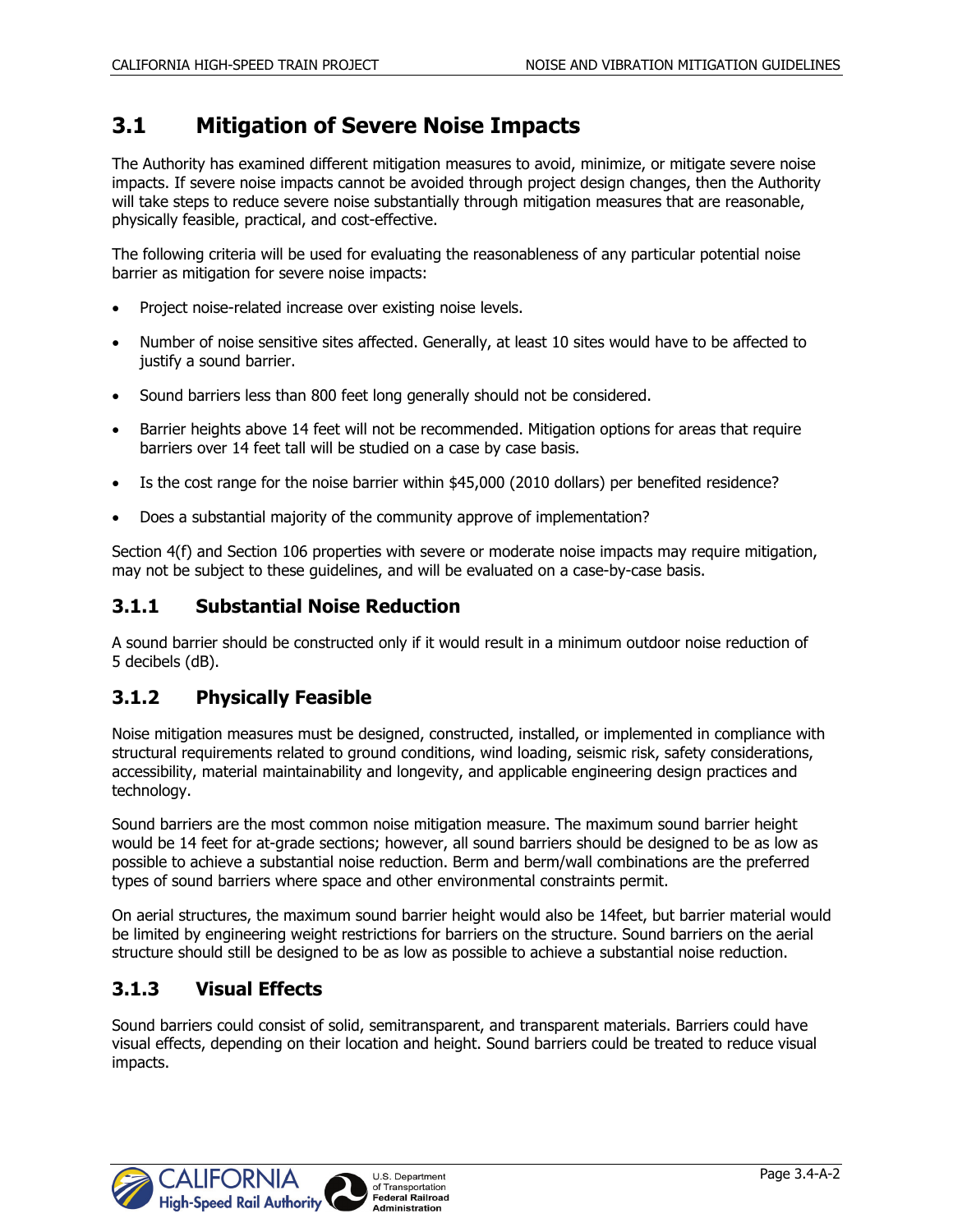#### **3.1.4 Cost-Effectiveness**

The cost of any particular sound barrier as mitigation cannot exceed \$45,000 per benefitted building. This cost is determined by dividing the total cost of the mitigation measure by the number of affected noisesensitive buildings that receive a substantial (i.e., 5-dB or greater) outdoor noise reduction. This calculation will generally limit the use of sound barrier mitigation in rural areas that have few and/or isolated residential buildings. If the density of residential dwellings is insufficient to make a sound barrier cost-effective, then other noise abatement measures, such as sound insulation, will be considered on a case-by-case basis. If sound insulation is identified as an alternative mitigation measure, the treatment must provide a substantial increase in noise reduction (i.e., 5 dB [A-weighted scale] or greater) between the outside to inside noise levels for the interior rooms exposed to HST-related noise. If sound insulation is not possible, feasible, or cost-effective, then the Authority will consider other measures, such as purchasing a noise easement.

#### **3.1.5 Reasonable**

The above factors will have to be balanced to accomplish a package of noise mitigation measures that are effective but reasonable. Reasonableness implies that good judgment and common sense have been applied during the decision-making process. Reasonableness is determined on the basis of several factors regarding the individual circumstances and the specific needs of affected receivers.

## **4.0 Vibration Mitigation Guidelines**

Reactions to vibration impacts depend on the maximum levels for an average repeated train pass-by event. The frequency of events is a consideration in the FRA vibration impacts criteria. The FRA guidance manual provides vibration criteria. The FRA distinguishes between frequent and infrequent vibration events, defining frequent as more that 70 vibration or train pass-by events per day.

An HST may operate within close proximity to existing freight or passenger rail trains where ground vibration already may be present. In such cases, the impact of new HST service is assessed as follows:

- Infrequently Freight or Passenger Rail Services: Four or fewer freight and/or passenger trains per day; HST impact is assessed using the FRA vibration criteria.
- Moderate Freight or Passenger Rail Services: If up to 12 freight and/or passenger trains per day and FRA impact criteria are already exceeded, then HST is considered to cause no impact if its vibration is 5 dB lower than the existing freight and passenger rail operations. If not, HST impact is assessed using the FRA vibration criteria.
- Heavy Freight or Passenger Rail Services: If HSTs pass by at less than half as often as freight and passenger trains, then no impact exists unless the HST vibration exceeds the vibration levels of the freight and passenger operations.

Where the HST track is closer to vibration sensitive receivers than an existing rail corridor, impact will be assessed if the existing train vibration levels are increased significantly. A significant increase is 3 vibration dB (VdB) or more.

Potential vibration impact is assessed and mitigation will be considered for undeveloped lands where sensitive receptors will be if there is substantial physical progress (e.g., laying the building foundation) toward the construction of the property by the time the notice of intent of the project has been issued.